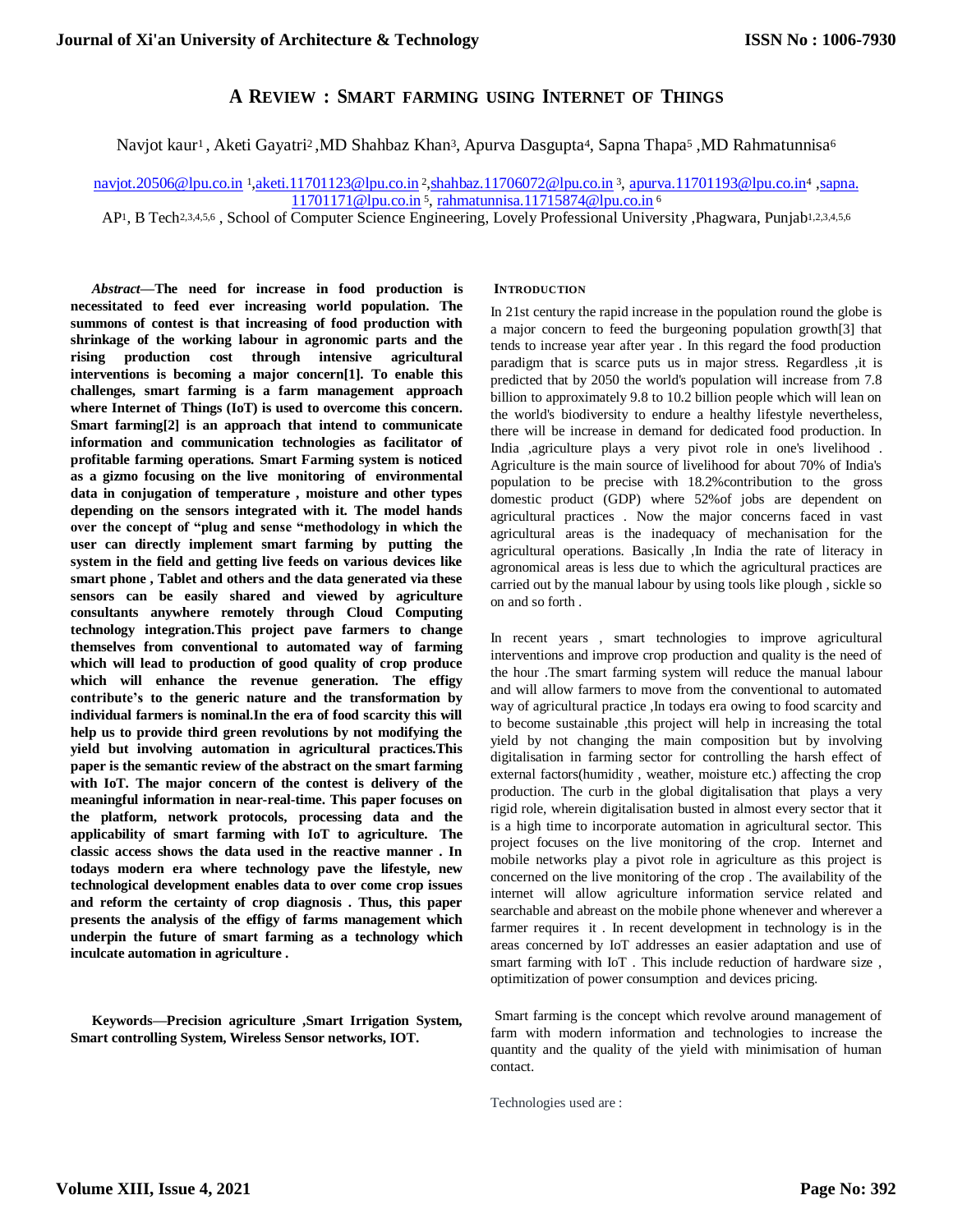- **•** Sensors: soil, water, light, humidity, temperature management
- **•** Connectivity: cellular, LoRa, etc.
- **•** Location: GPS, Satellite, etc.
- **•** Data analytics: analysing data , adding predictions .

The main components used:

- Soil moisture sensor[SM15OT]: Soil moisture sensors can be stated as sensors that estimate volumetric water content that is the accurate amount of water needed to the plant. It's measuring range temperature 0…..-60°c, accuracy 0.5°c.
- Ldr (light sensor): Light plays an important factor in the growth of plant hence,These devices are used only where there is need to presence and absence of light is required. These resistors are used as light sensor.
- BMP 180 (Atm sensor): These devices enable the negative environmental externalities therefore designed to measure atmospheric pressure. The basic principal of this device is to weigh the air base.
- DHT 11( temp nd humidity sensor):Round the world , climatic conditions vary hence this sensors are used to calculate the temperature and humidity . This sensor is basic, ultra low-cost digital temperature and humidity sensor. Its uses a capacitive humidity sensor and thermositor measure the surrounding air. This sensor can measure temperature from 0°C to 50°C and humidity from 20% to 90% with an accuracy of  $\pm 1^{\circ}$ C and  $\pm 1$ %. So if we are looking to measure this range then this sensor might be the right choice for us.
- Water pump : To overcome the problem of excess water usage . Water pump will optimise the water usage.

The major concern of use of automation is to provide solutions for farming which include following common application :

- Crop monitoring.
- Disease prevention.
- Soil management.
- Supply chain traceability[4] .
- Irrigation control. [5]

The major concern is to minimize the negative environmental externalities[6] to improve the yield ,for that wireless sensor network comes handy which can handle different activities in the area and provide suitable information with respect to soil moisture ,temperature ,humidity etc. climate change have changed the out look of weather condition . Due to the prevailing weather conditions[6] , their is a increase of water level which can not be overcome with the help of traditional manual farming hence smart farming is the solution for healthy farming practice thereby the water level can be managed by the farmer in both automatic or manual by

using mobile application .While , IOT technology in agriculture is so efficient as it provides global connectivity through any device , minimum human efforts , faster access, time efficiency , efficient communication this all makes the technology favourable[4].

Smart farming is emerging topic in todays era, hence, research for the same is the recent trend in which implementation of IOT in smart farming is the major concern. Wireless sensor network (WSN) technology has rapidly evolved over the years enabling a spectrum of applications such as military, industry, agriculture and healthcare[7] .As a result many technology company indulge themselves into digitalisation in agriculture sector .

## **LITERATURE SURVEY**

#### **1. Towards smart farming: Systems, frameworks and exploitation of multiple sources Anastasios Lytos et.al** [2019]

In this paper the author shows the main concern on the food security problem. In the world where we have sufficient food to feed then to some can not avail the same , the reason is simple the management of food is not up to the mark due to various negative environmental externalities .

In whole the agriculture sector focuses on various areas from soil fertility and water management to food availability and cooperate modelling .hence this paper covers the various problems and evolution of IOT and big data in agricultural sector. In this author have shifted focus on the data collection and implementation of the same technically with the help of big data . This paper draws the line on how digitalisation of agricultural sector can lead to increase of food productivity and sustainability. although from recent times the productivity is not a big concern but sustainability immersed as the major issue which can not be neglected.

#### **1.1 Agriculture systems and frameworks**

As digitalisation hit the whole world, In every sector from banking to agriculture there are tons of new technologies in the market . The latest technology that fully utilise the concerned need is to develop an application to handle heterogeneous data , perform data analysis and offer personalise interfaces . In this section the author presented the evolution of agriculture system through time, starting from simple rules and ending up to data-driven approaches.

## **2. A RESEARCH PAPER ON SMART AGRICULTURE USING IOT**

#### **Ritika Srivastava et. al.[01 | Jan 2021 ]**

In this paper the author focused on Precision agriculture with respect to IOT and wireless sensors network where they have designed automated Precision agriculture system which lower the rate of time and resources as compared to manual way. This paper show the cancer on the use of the IOT technology and its use . The gizmo also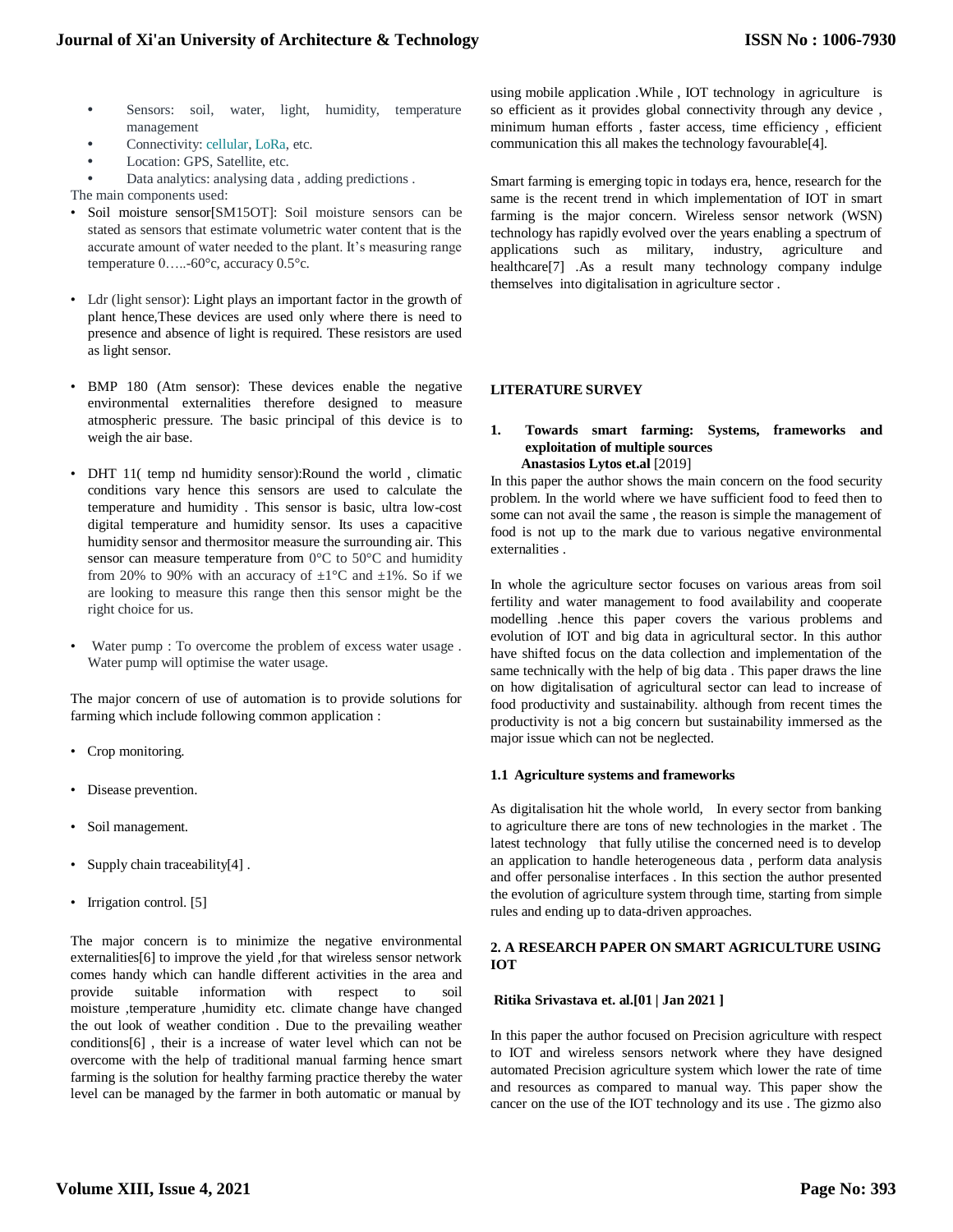measure moisture of soil and level of water for health irrigation. The system perform good in ideal conditions and give real time outputs.

## **2.1 Implementation of IOT in the field of smart agriculture :**

The system is built for monitoring the field and providing the real time solution , due to various negative environmental externalities like extreme weather conditions , rising climate change have impacted the whole conventional way of farming.

#### **2.2 Implementation of Soil moisture sensor in smart agriculture:**

The volumetric water content in soil is measured by the soil moisture sensor. soil moisture is affected by the reflected microwave radiation and use of remote sensing in hydrology can overcome it.

Good irrigation administration gives healthy crops, use less inputs, and rise the productivity. Soil dampness sensors offer assistance irrigators to get it what is happening within the root zone of a crop.

## **3. A Systematic Review of IoT Solutions for Smart Farming**

## **Emerson Navarro et.al** [2020]

This research paper focuses on the semantic review adaptation of IOT in the agronomic sectored identified the main applicability of IOT as an emerging technology . This paper shows different protocols which may be used in stimulations in IOT for smart farming. review paper states the comparison between types of network connections used in IOT for smart farming i.e wired networks for Indoor scenario and wireless for outdoor scenario. Wired network connection are generally used on indoors as the physical components are less used as climate is less influenced whereas in wireless network connection external factors influence the crop, In fact wireless can be used in both the scenarios(indoor and outdoor). in present scenario Wi-Fi is the most ubiquitous protocol. Moreover the power consumption can limit wi-fi in large projects. To overcome this protocols such as LoRa comes handy.

## **4. LoRaFarM: a LoRaWAN-Based Smart Farming Modular IoT Architecture**

## **Gaia Codeluppi et.al. [2020]**

This paper presents internet of things (IoT) in smart farming aiming on collection ,monitoring and employment of relevant data for agriculture operations, for sustainable agriculture . This paper shows cost efficiency , modular and Long-Range Wide-Area Network (LoRaWAN)-based IoT platform, denoted as "LoRaWAN-based Smart Farming Modular IoT Architecture" (LoRaFarM) and focuses on upgradation on the management of farms in a sustainable way and which can be customisable . This paper gives an outline of farm management systems through the implementation of heterogeneous IoT technologies such as, communication protocols and enabling the collection, exchange, processing, and visualization of relevant farm data.

## **5.Smart agriculture: IoT based precise and productive farming approach**

## **Arunlal K. S. et.al. [2018]**

Farmers use an unavoidable decision-support system to optimize water use. The summon of contest is the real-time supervision of microclimatic conditions arena one and only method to know the need. Wireless sensor networks play a crucial role as it focuses large projects. The agriculture sector is adapting in the area of information and communication technology hence many technologically oriented companies are preying on it with emerging technologies like machine learning , IoT , data science ,cloud computing and artificial intelligence so on and so forth paving the lifestyle of people.This paper elaborates the fact that in near future the farming practices will be very sophisticated with emerging farm management technologies.

#### **PROPOSED MODEL**

The main ideology of our effigy is to automate the farming practices using the principle of mechanisation and communication . We incorporate mechanical machinery ,sensors and electronic devices. We have passed down two modules smart farming sensing and irrigator respectively .

## **4.1 Architecture**

The consistent adaptation of IoT in different sector is evident .Ojas Savale [9] says IoT, the ideology of incoperating real-world objects connected with each other will switch the way users manage and organise real-time data and monitor it[10]. Network protocols plays very vital role in digital agriculture domain. Currently , Wireless Sensor Network(WSN) is used round the world. WNS is used to build decision support systems. Smart farming is a way to overcome the void between user and the farm , makes farming operation sophisticated. Through network protocol , sensor network and other domain fill the space between farmer and the crop regardless of



*Fig 1: Block diagram*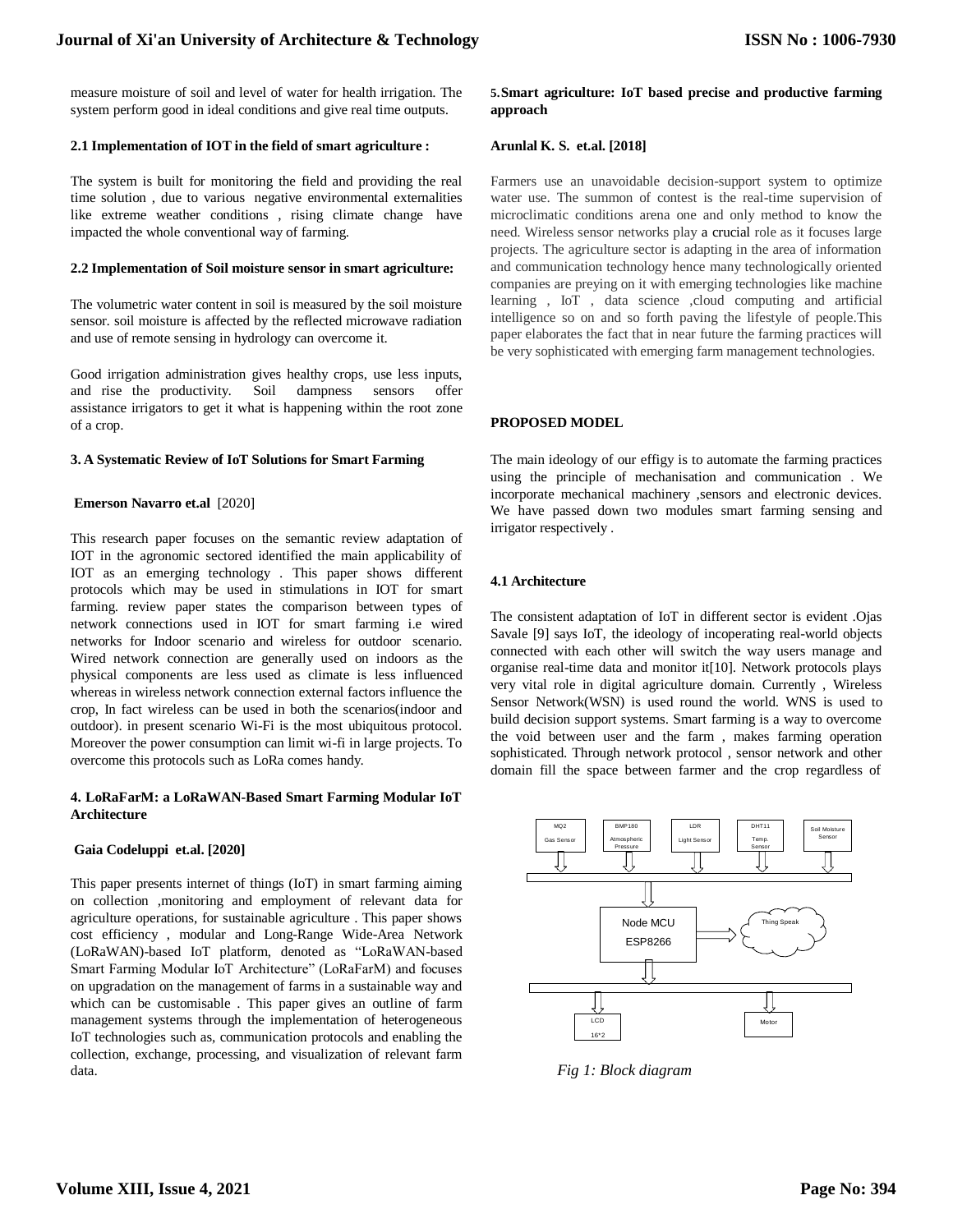negative environment externalities . Network protocols will optimise the usage of water and analyse arbitrary level of crop to increase the yield.

The schematic circuit diagram of smart farming system is based on the concept of Internet Of Things. The main microcontroller used in the project is called NodeMcu with an inbuilt Esp8266 wifi, an open source IOT platform. NodeMcu has only one analog pin so to resolve this issue, 8x1 multiplexer is used. There are five input sensor embedded with microcontroller which will measure the different readings from the environment as the DHT11 use to measure the temperature and humidity of surrounding air and its GND, VCC is connected respectively and DHT11 sensor will read a bit by bit data, other input sensor is Mq2 sensor which senses the concentration of gases in the air, next one is the BMP 180 to predict the atmospheric pressure, its serial clock line and serial data line pin are connected with the analog signal, LDR measures the light intensity connect with an analog signal and the last soil moisture sensor helps to measure the volumetric water concentration of the soil, its analog output is provided an analog signal and two output sensors also embedded with it, one of them is LCD 16\*2 to display the data which will be shown to the user and on the other side , water pump will be activated when the moisture level of the soil is less than its requirement.



*Fig 2: Schematic circuit diagram*

#### **RESULT**

In the fast growing world technology pave the lifestyle of the people.the novelty of the proposed approach lies in using the knowledge base and multi-agent technology to develop coordinated decisions on management of agricultural enterprises stating smart farming as pave of the current crisis which makes the project feasible ."As incomes rise, consumer preference moves from wheat and

grains to legumes, and then to meat, including chicken, pork and beef," says David Widmar, Purdue University economist. Hence will create imbalance of food chain to overcome it smart farming is viable. It is expected that in early 2035 almost 780 Million Farms would be connected to IoT and this number will increase.

| s.no           |              |                                                  |
|----------------|--------------|--------------------------------------------------|
|                | <b>Years</b> | Data analysis                                    |
| 1              | 2000         | 525 Million Farms connected to IoT               |
| $\mathfrak{D}$ | 2016         | 540 Million Farms till Date are connected to IoT |
| 3              | 2035         | 780 Million Farms would be connected to IoT      |

*Table 1: the growth of smart faming with IoT in near future[11]*

#### **CONCLUSION AND FUTURE SCOPE**

Precision farming methods have impacted agribusiness[3] by offering high precision crop control , optimising human labour, data collection and minimising manual tools. The advantages to farmers in implementing IOT or adding a new technology are two folds, as it decrease their cost and increase the crop yield. IOT as a technology is shaping the future of agri tech industry . India is known for its adverse climatic conditions hence a farmer can not predict and plan cultivation activities therefore IOT is more efficient.

Digitalisation of agriculture plays a very vital role to access the quality and the quantity of agricultural production at primary level, hence, it is used for the betterment of agronomical people in India. This project will help farmers to inculcate the up to date information of the crop and external factors affecting it. This project provide a pathway between farmer and agricultural supervisor hence, the advancement of the technology can reduce the labour and human contact in the present scenario of COVID -19 pandemic this project can be revolutionise as compared to the traditional agricultural practices .

Therefore, Smart Farming has a real potential to deliver a more productive and sustainable agricultural production, based on a more precise and resource-efficient approach.

Identify applicable sponsor/s here. If no sponsors, delete this text box (*sponsors*).